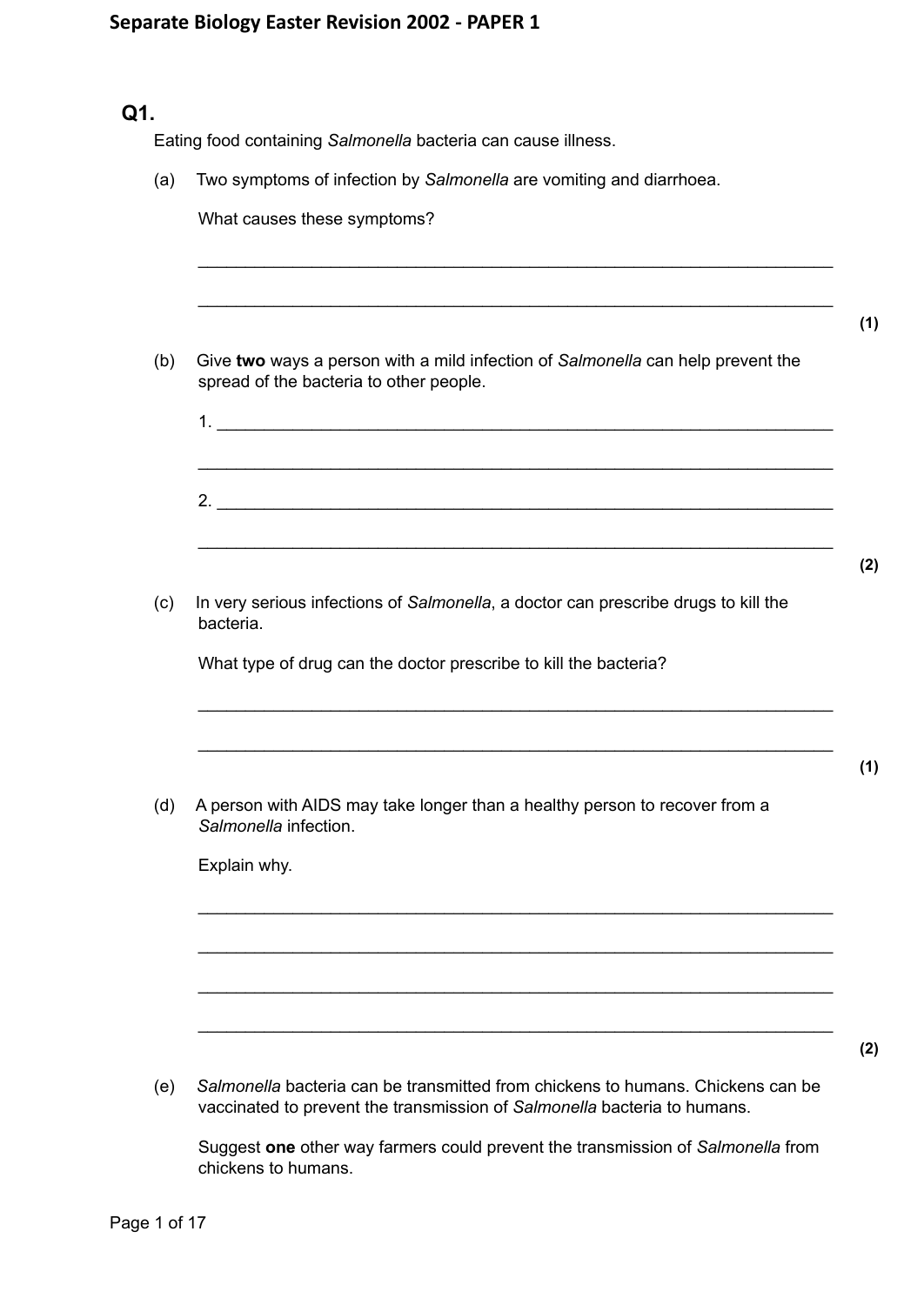**(1)**

A restaurant owner employed a scientist to test the effectiveness of two kitchen cleaning liquids.

\_\_\_\_\_\_\_\_\_\_\_\_\_\_\_\_\_\_\_\_\_\_\_\_\_\_\_\_\_\_\_\_\_\_\_\_\_\_\_\_\_\_\_\_\_\_\_\_\_\_\_\_\_\_\_\_\_\_\_\_\_\_\_\_\_\_\_

\_\_\_\_\_\_\_\_\_\_\_\_\_\_\_\_\_\_\_\_\_\_\_\_\_\_\_\_\_\_\_\_\_\_\_\_\_\_\_\_\_\_\_\_\_\_\_\_\_\_\_\_\_\_\_\_\_\_\_\_\_\_\_\_\_\_\_

The scientist took samples from two work surfaces:

- before the surfaces had been cleaned with the cleaning liquids
- after the surfaces had been cleaned with the cleaning liquids.

The samples were then analysed for the number of bacteria they contained.

The results are shown in **Figure 1**.



**Figure 1**

(f) Which cleaning liquid is the more effective?

Give a reason for your answer.

Cleaning liquid \_\_\_\_\_\_\_\_\_\_\_\_\_\_

Reason \_\_\_\_\_\_\_\_\_\_\_\_\_\_\_\_\_\_\_\_\_\_\_\_\_\_\_\_\_\_\_\_\_\_\_\_\_\_\_\_\_\_\_\_\_\_\_\_\_\_\_\_\_\_\_\_\_\_\_\_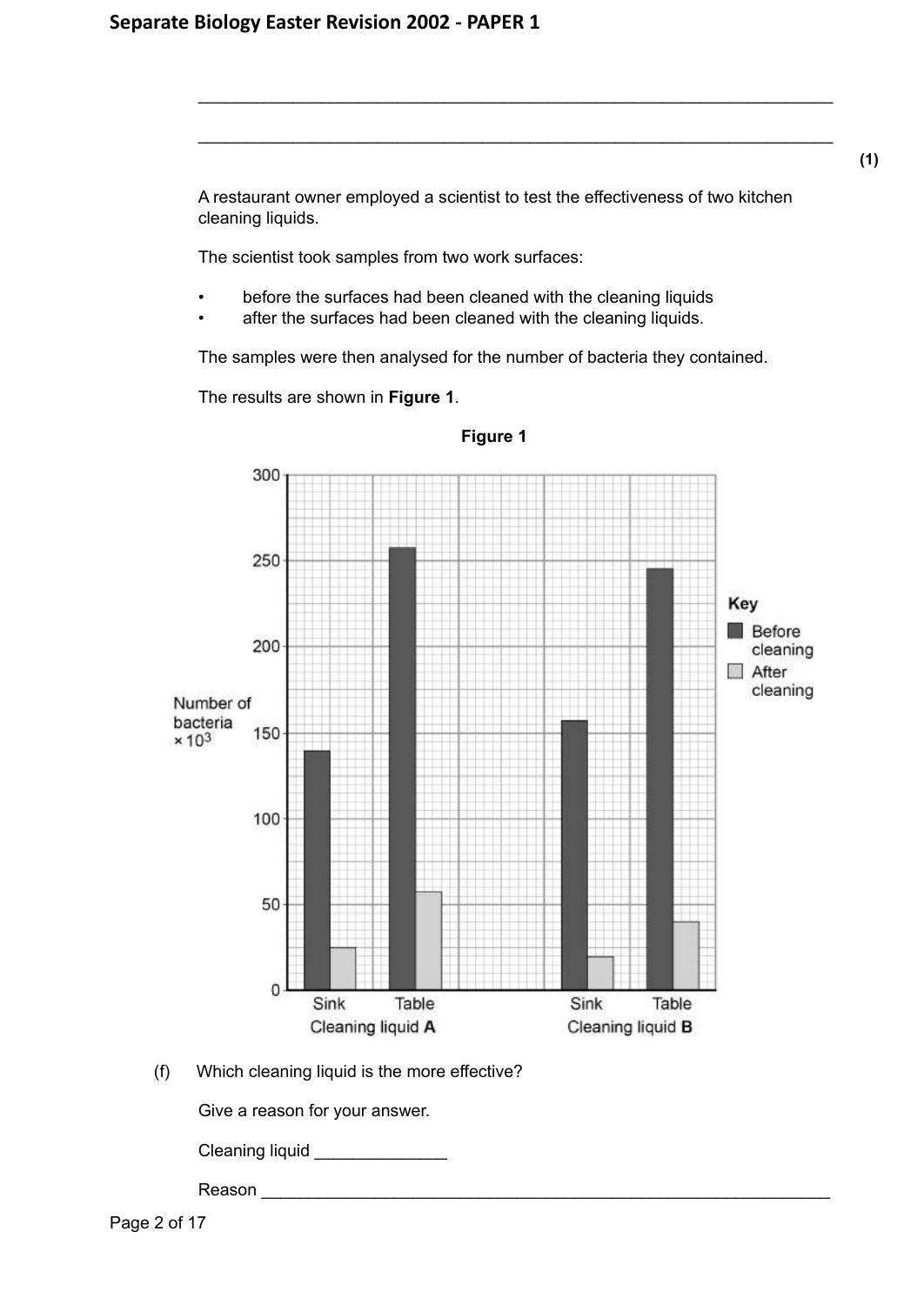**(1)**

The scientist investigated the effect of cleaning liquid **A** and cleaning liquid **B** on *Salmonella* bacteria grown in a laboratory.

\_\_\_\_\_\_\_\_\_\_\_\_\_\_\_\_\_\_\_\_\_\_\_\_\_\_\_\_\_\_\_\_\_\_\_\_\_\_\_\_\_\_\_\_\_\_\_\_\_\_\_\_\_\_\_\_\_\_\_\_\_\_\_\_\_\_\_

\_\_\_\_\_\_\_\_\_\_\_\_\_\_\_\_\_\_\_\_\_\_\_\_\_\_\_\_\_\_\_\_\_\_\_\_\_\_\_\_\_\_\_\_\_\_\_\_\_\_\_\_\_\_\_\_\_\_\_\_\_\_\_\_\_\_\_

**Figure 2** shows the way the investigation was set up.



The Petri dish was placed in an incubator at 25 °C for 48 hours.

After 48 hours, the scientist calculated the area around each paper disc where no bacteria were growing.

The results are shown in the table below.

| <b>Filter paper disc</b> | Area around disc with no<br>bacteria growing in cm <sup>2</sup> |
|--------------------------|-----------------------------------------------------------------|
| Water                    |                                                                 |
| Cleaning liquid A        |                                                                 |
| Cleaning liquid <b>B</b> | 13                                                              |

(g) What measurement would the scientist need to take to calculate the area where no bacteria were growing?

\_\_\_\_\_\_\_\_\_\_\_\_\_\_\_\_\_\_\_\_\_\_\_\_\_\_\_\_\_\_\_\_\_\_\_\_\_\_\_\_\_\_\_\_\_\_\_\_\_\_\_\_\_\_\_\_\_\_\_\_\_\_\_\_\_\_\_

\_\_\_\_\_\_\_\_\_\_\_\_\_\_\_\_\_\_\_\_\_\_\_\_\_\_\_\_\_\_\_\_\_\_\_\_\_\_\_\_\_\_\_\_\_\_\_\_\_\_\_\_\_\_\_\_\_\_\_\_\_\_\_\_\_\_\_

\_\_\_\_\_\_\_\_\_\_\_\_\_\_\_\_\_\_\_\_\_\_\_\_\_\_\_\_\_\_\_\_\_\_\_\_\_\_\_\_\_\_\_\_\_\_\_\_\_\_\_\_\_\_\_\_\_\_\_\_\_\_\_\_\_\_\_

\_\_\_\_\_\_\_\_\_\_\_\_\_\_\_\_\_\_\_\_\_\_\_\_\_\_\_\_\_\_\_\_\_\_\_\_\_\_\_\_\_\_\_\_\_\_\_\_\_\_\_\_\_\_\_\_\_\_\_\_\_\_\_\_\_\_\_

**(1)**

(h) Give **one** change to the investigation that would allow the scientist to check if the results are repeatable.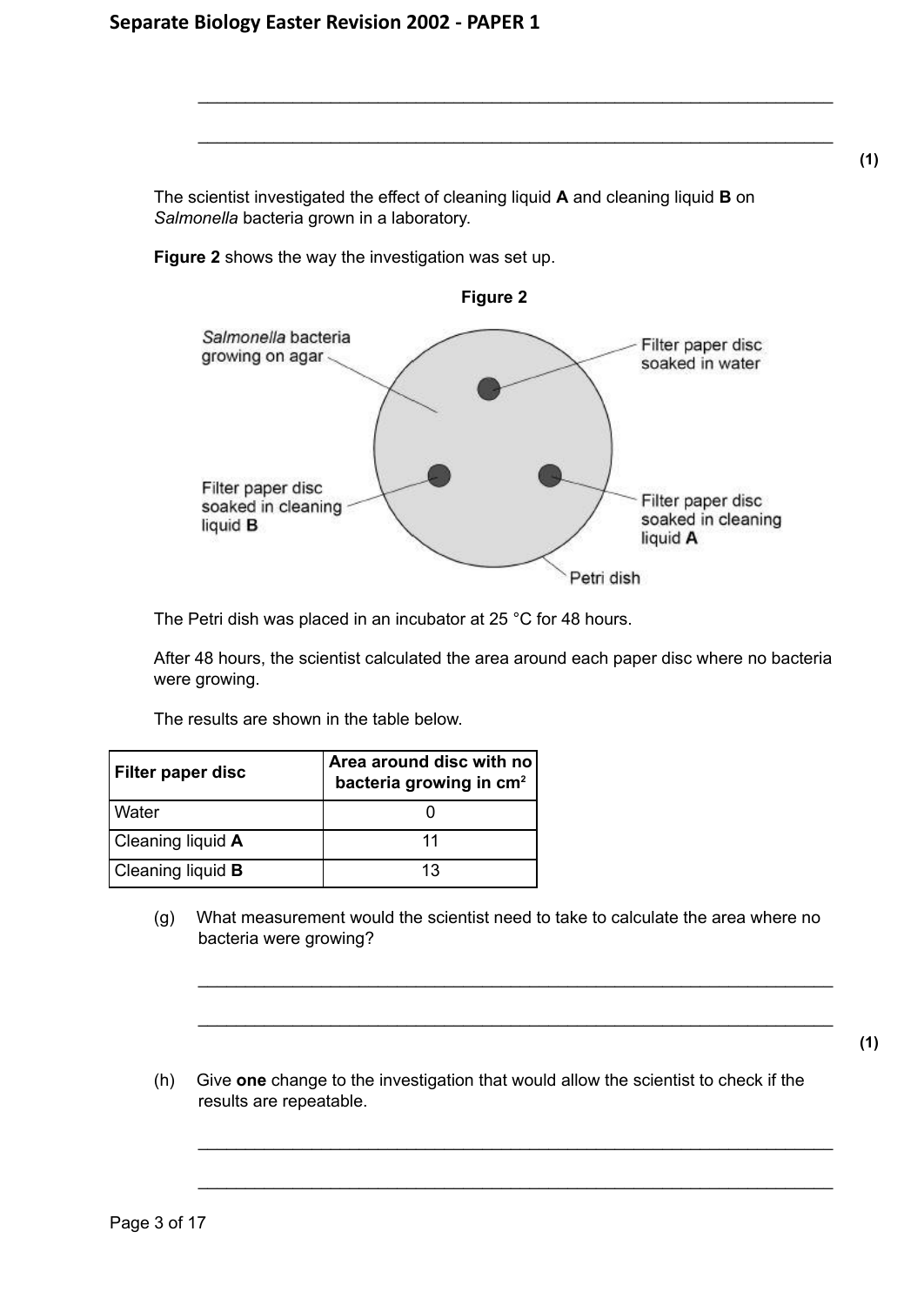(i) The scientist showed the results to the restaurant owner.

Both cleaning liquids cost the same per dm<sup>3</sup>.

Suggest **one** other factor the restaurant owner should consider when choosing which cleaning liquid to use.

\_\_\_\_\_\_\_\_\_\_\_\_\_\_\_\_\_\_\_\_\_\_\_\_\_\_\_\_\_\_\_\_\_\_\_\_\_\_\_\_\_\_\_\_\_\_\_\_\_\_\_\_\_\_\_\_\_\_\_\_\_\_\_\_\_\_\_

\_\_\_\_\_\_\_\_\_\_\_\_\_\_\_\_\_\_\_\_\_\_\_\_\_\_\_\_\_\_\_\_\_\_\_\_\_\_\_\_\_\_\_\_\_\_\_\_\_\_\_\_\_\_\_\_\_\_\_\_\_\_\_\_\_\_\_

**(1) (Total 11 marks)**

### **Q2.**

Mosquitoes carry a pathogen that causes malaria.

(a) What type of pathogen causes malaria?

Tick (✓) **one** box.

| A bacterium |  |
|-------------|--|
| A fungus    |  |
| A protist   |  |
| A virus     |  |

**(1)**

Mosquito nets can help prevent the spread of malaria.

Table 1 shows the results of a study in one area of Africa.

### **Table 1**

| <b>Total number</b><br>of people in<br>the study | Number of<br>people who<br>use mosquito<br>nets when<br>sleeping | Percentage of people with<br>malaria         |                                                        |
|--------------------------------------------------|------------------------------------------------------------------|----------------------------------------------|--------------------------------------------------------|
|                                                  |                                                                  | Who use<br>mosquito<br>nets when<br>sleeping | Who do NOT<br>use<br>mosquito<br>nets when<br>sleeping |
| 476                                              | 426                                                              | 12                                           |                                                        |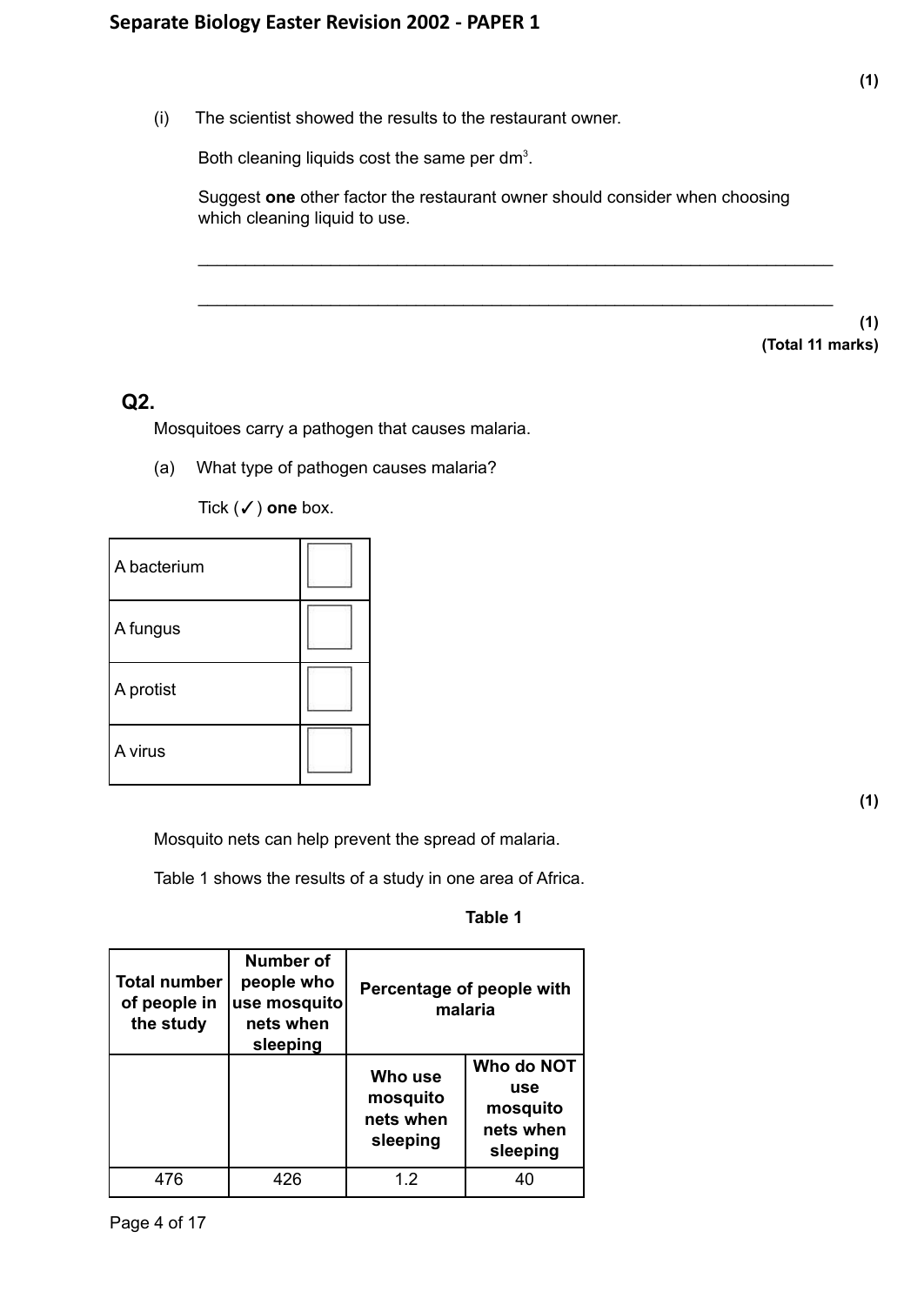A newspaper made the following statement:

'Study shows mosquito nets are scientifically proven to prevent malaria.'

(b) Give **one** piece of evidence that supports the statement.



**Table 2** shows information about the number of deaths from malaria in the same area of Africa.

### **Table 2**

| lYear | <b>Number of deaths</b><br>from malaria per<br>100 000 people |
|-------|---------------------------------------------------------------|
| 2005  | 161                                                           |
| 2007  | 136                                                           |
| 2009  | 114                                                           |
| 2011  | 97                                                            |
| 2013  | 94                                                            |
| 2015  | 92                                                            |

(d) Predict the number of people per 100 000 who died from malaria in 2017 if the trend stayed the same.

\_\_\_\_\_\_\_\_\_\_\_\_\_\_\_\_\_\_\_\_\_\_\_\_\_\_\_\_\_\_\_\_\_\_\_\_\_\_\_\_\_\_\_\_\_\_\_\_\_\_\_\_\_\_\_\_\_\_\_\_\_\_\_\_\_\_\_

\_\_\_\_\_\_\_\_\_\_\_\_\_\_\_\_\_\_\_\_\_\_\_\_\_\_\_\_\_\_\_\_\_\_\_\_\_\_\_\_\_\_\_\_\_\_\_\_\_\_\_\_\_\_\_\_\_\_\_\_\_\_\_\_\_\_\_

Number of people per  $100\,000 =$ 

**(1)**

(e) Use of mosquito nets has helped to reduce the number of deaths from malaria each year.

Suggest **one** other reason for the reduced number of deaths from malaria each year.

\_\_\_\_\_\_\_\_\_\_\_\_\_\_\_\_\_\_\_\_\_\_\_\_\_\_\_\_\_\_\_\_\_\_\_\_\_\_\_\_\_\_\_\_\_\_\_\_\_\_\_\_\_\_\_\_\_\_\_\_\_\_\_\_\_\_\_

\_\_\_\_\_\_\_\_\_\_\_\_\_\_\_\_\_\_\_\_\_\_\_\_\_\_\_\_\_\_\_\_\_\_\_\_\_\_\_\_\_\_\_\_\_\_\_\_\_\_\_\_\_\_\_\_\_\_\_\_\_\_\_\_\_\_\_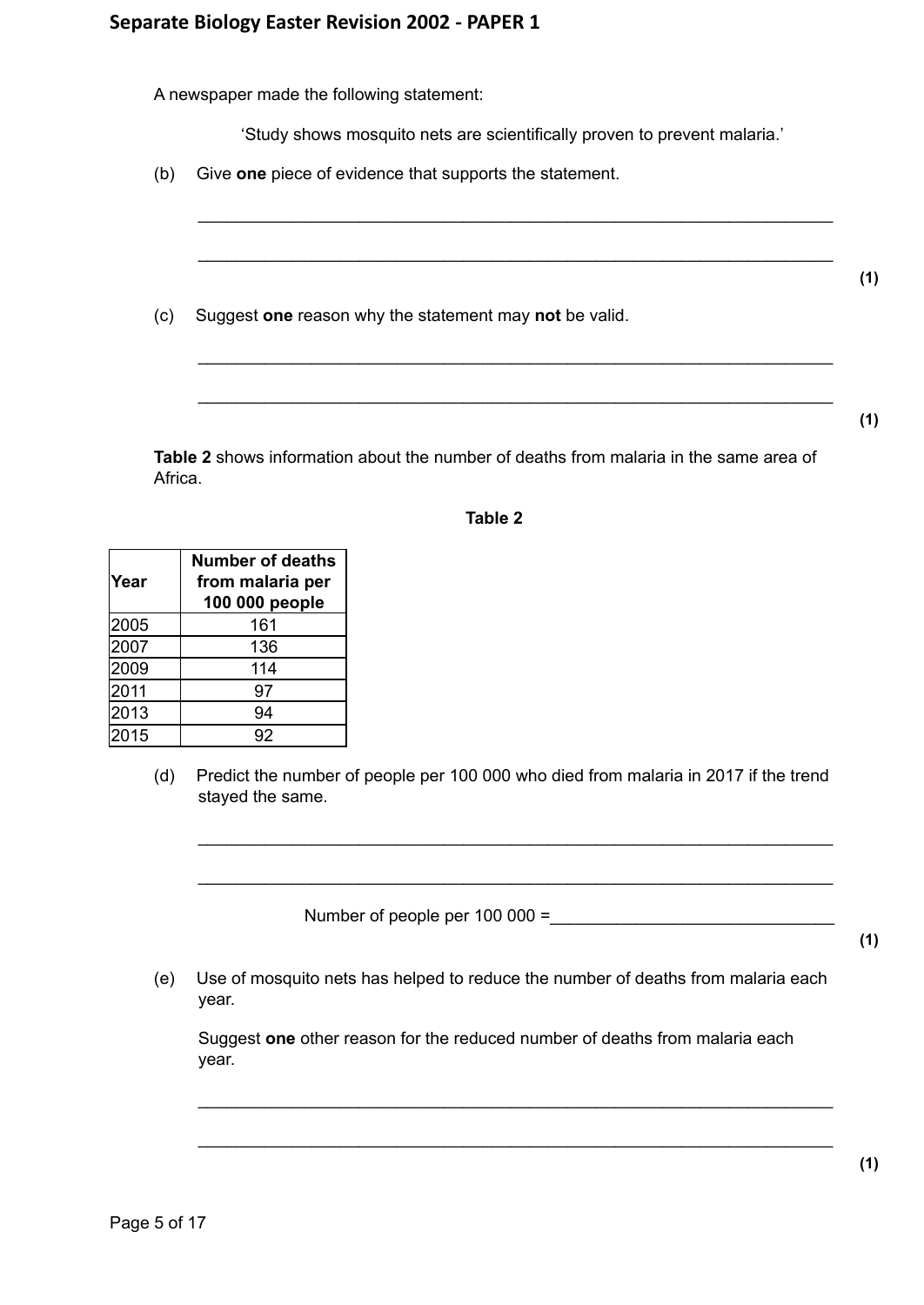- $(f)$ Describe how the human body:
	- prevents pathogens from entering
	- defends itself against pathogens inside the body.

(Total 11 marks)

 $(6)$ 

## $Q3.$

Figure 1 shows an animal cell viewed using a microscope.

## Figure 1

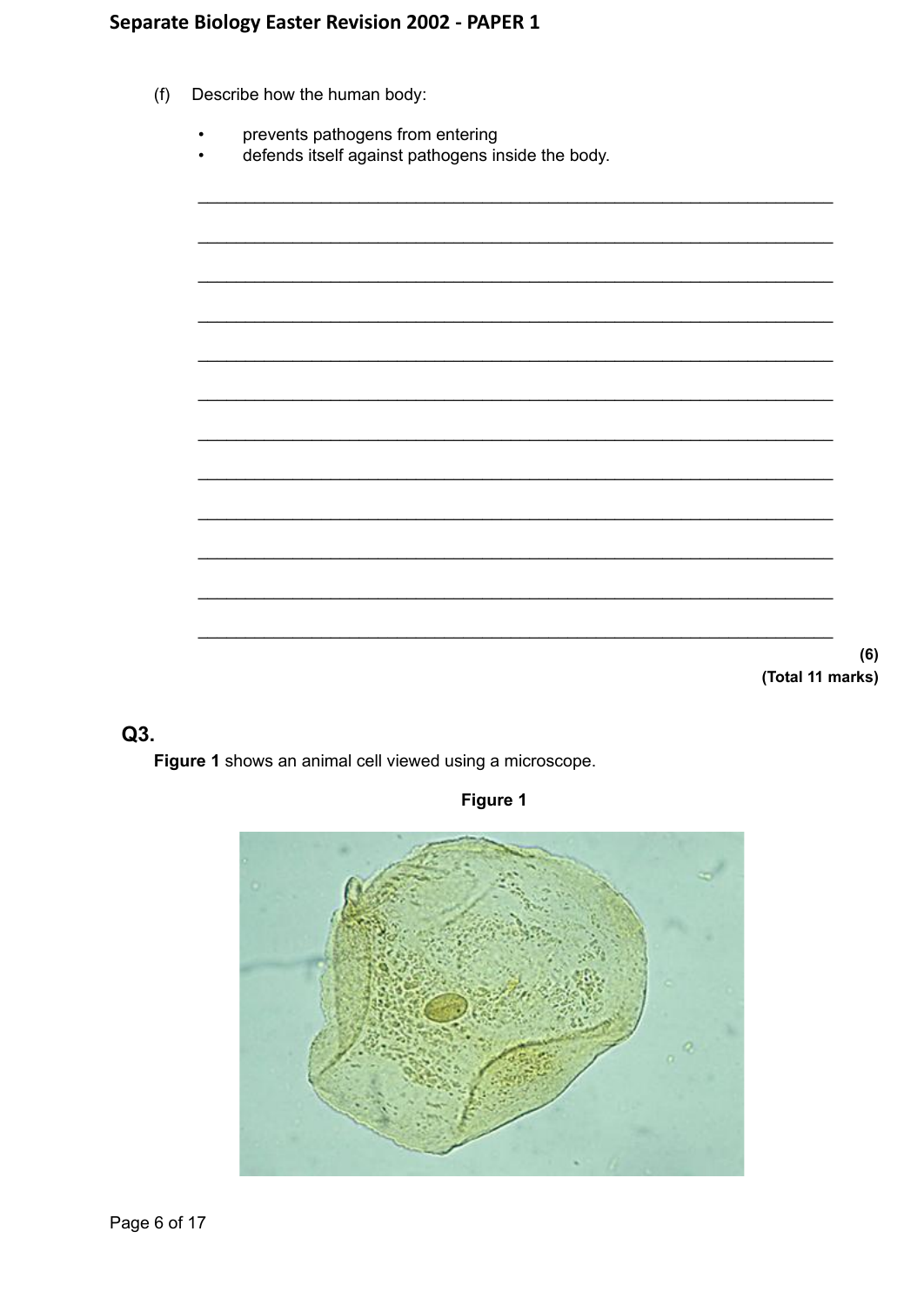(a) The cell contains a nucleus.

What is the function of the nucleus?

(b) Name **one** type of cell that does **not** contain a nucleus.

\_\_\_\_\_\_\_\_\_\_\_\_\_\_\_\_\_\_\_\_\_\_\_\_\_\_\_\_\_\_\_\_\_\_\_\_\_\_\_\_\_\_\_\_\_\_\_\_\_\_\_\_\_\_\_\_\_\_\_\_\_\_\_\_\_\_\_

\_\_\_\_\_\_\_\_\_\_\_\_\_\_\_\_\_\_\_\_\_\_\_\_\_\_\_\_\_\_\_\_\_\_\_\_\_\_\_\_\_\_\_\_\_\_\_\_\_\_\_\_\_\_\_\_\_\_\_\_\_\_\_\_\_\_\_

(c) Draw a simple diagram of the cell in **Figure 1**.

Label **two** parts of the cell.

(d) Name **one** structure found in a plant cell but **not** found in an animal cell.

\_\_\_\_\_\_\_\_\_\_\_\_\_\_\_\_\_\_\_\_\_\_\_\_\_\_\_\_\_\_\_\_\_\_\_\_\_\_\_\_\_\_\_\_\_\_\_\_\_\_\_\_\_\_\_\_\_\_\_\_\_\_\_\_\_\_\_

**Figure 2** shows some different cells.



**(2)**

**(1)**

**(1)**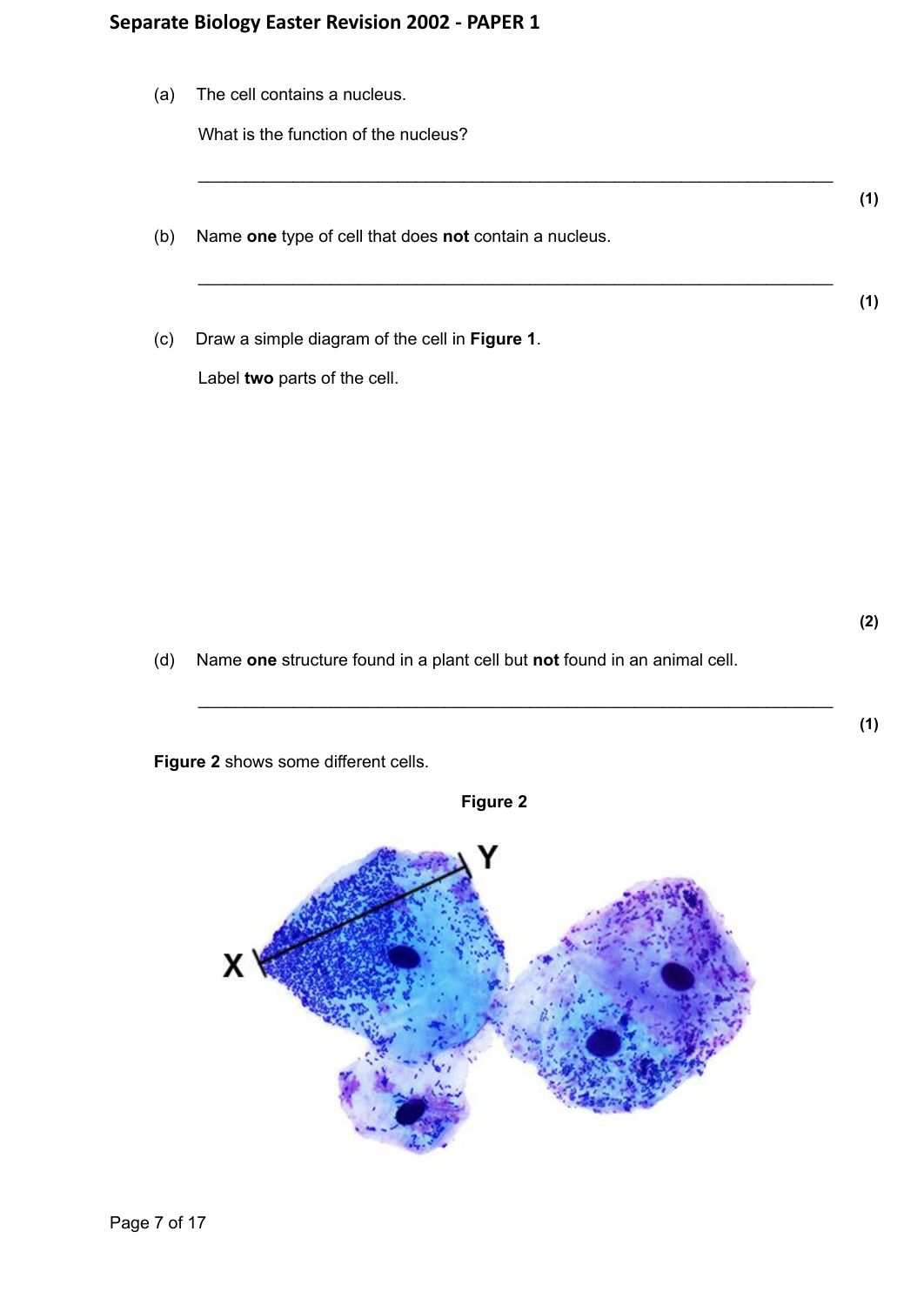|  | (e) The real length from point $X$ to point $Y$ is 0.06 mm |  |
|--|------------------------------------------------------------|--|
|  |                                                            |  |

Calculate the magnification.

Use the equation:

|     | size of image                                                                      |     |
|-----|------------------------------------------------------------------------------------|-----|
|     | magnification = $\frac{1}{\text{real size of object}}$                             |     |
|     |                                                                                    |     |
|     |                                                                                    |     |
|     |                                                                                    |     |
|     |                                                                                    |     |
|     |                                                                                    |     |
|     |                                                                                    |     |
|     |                                                                                    |     |
|     |                                                                                    | (3) |
| (f) | The cells shown in Figure 2 were viewed using a light microscope.                  |     |
|     | Give two advantages of using an electron microscope instead of a light microscope. |     |
|     | $\mathbf{1}$<br><u> 1989 - Johann Barnett, fransk politiker (d. 1989)</u>          |     |
|     |                                                                                    |     |
|     | $\overline{2}$                                                                     |     |
|     |                                                                                    |     |
|     | (Total 10 marks)                                                                   | (2) |
|     |                                                                                    |     |
|     |                                                                                    |     |
|     | The circulatory system is composed of the blood, blood vessels and the heart.      |     |
| (a) | Urea is transported in the blood plasma.                                           |     |
|     | Name two other substances transported in the blood plasma.                         |     |

- 1. \_\_\_\_\_\_\_\_\_\_\_\_\_\_\_\_\_\_\_\_\_\_\_\_\_\_\_\_\_\_\_\_\_\_\_\_\_\_\_\_\_\_\_\_\_\_\_\_\_\_\_\_\_\_\_\_\_\_\_\_\_\_\_\_\_ 2. \_\_\_\_\_\_\_\_\_\_\_\_\_\_\_\_\_\_\_\_\_\_\_\_\_\_\_\_\_\_\_\_\_\_\_\_\_\_\_\_\_\_\_\_\_\_\_\_\_\_\_\_\_\_\_\_\_\_\_\_\_\_\_\_\_
- (b) Some athletes train at high altitude.

Training at high altitude increases the number of red blood cells per cm<sup>3</sup> of blood.

**Q4.**

**(2)**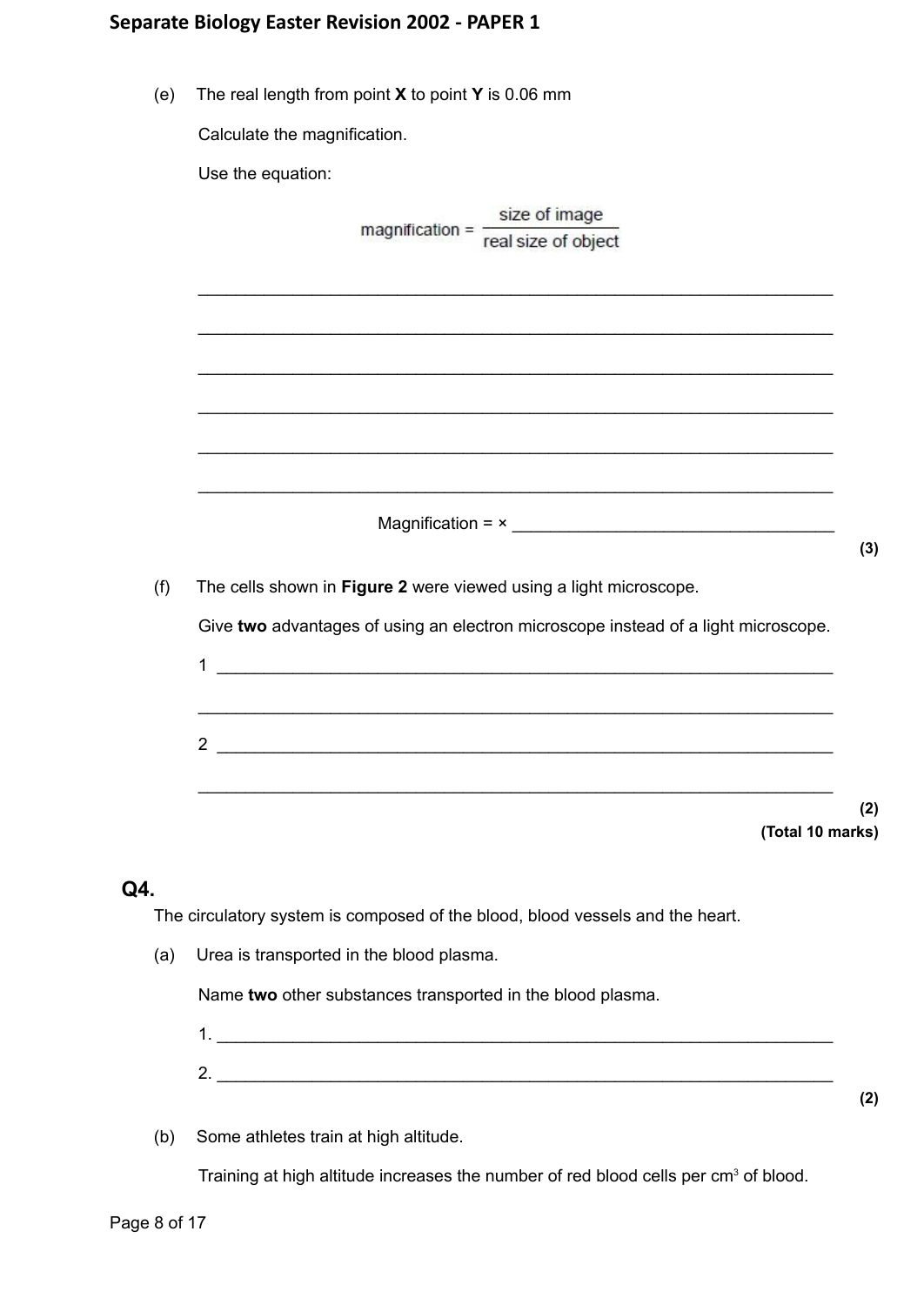| athlete. |  | Explain why having more red blood cells per $cm3$ of blood is an advantage to an |
|----------|--|----------------------------------------------------------------------------------|
|          |  |                                                                                  |
|          |  |                                                                                  |
|          |  |                                                                                  |
|          |  |                                                                                  |
|          |  |                                                                                  |
|          |  |                                                                                  |

(c) Which **two** blood vessels carry deoxygenated blood?

Tick **two** boxes.

| Aorta            |  |
|------------------|--|
| Coronary artery  |  |
| Pulmonary artery |  |
| Pulmonary vein   |  |
| Vena cava        |  |

**Figure 1** shows the three types of blood vessel.



(d) Which type of blood vessel carries blood into the right atrium?

**(2)**

**(3)**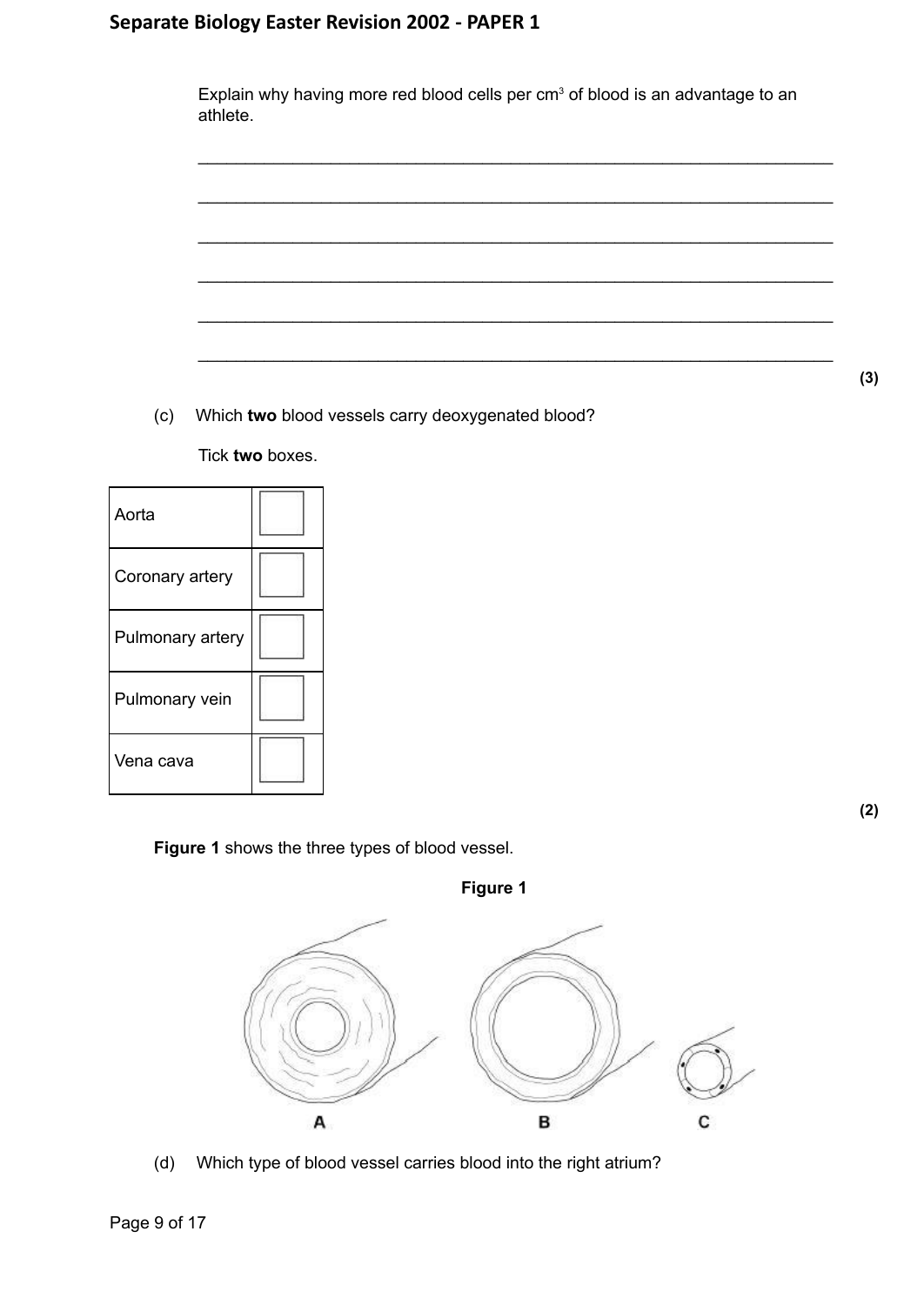|     | Tick one box.                                                                         |     |
|-----|---------------------------------------------------------------------------------------|-----|
|     | в<br>A<br>с                                                                           |     |
| (e) | Compare the structure of an artery with the structure of a vein.                      | (1) |
|     |                                                                                       |     |
|     |                                                                                       |     |
|     |                                                                                       |     |
|     |                                                                                       |     |
|     |                                                                                       |     |
| (f) | Heart rate is controlled by a group of cells. This group of cells act as a pacemaker. | (3) |

**Figure 2** shows a section through the heart.

Draw an **X** on **Figure 2** to show the position of the pacemaker.





(g) A patient may be fitted with an artificial pacemaker.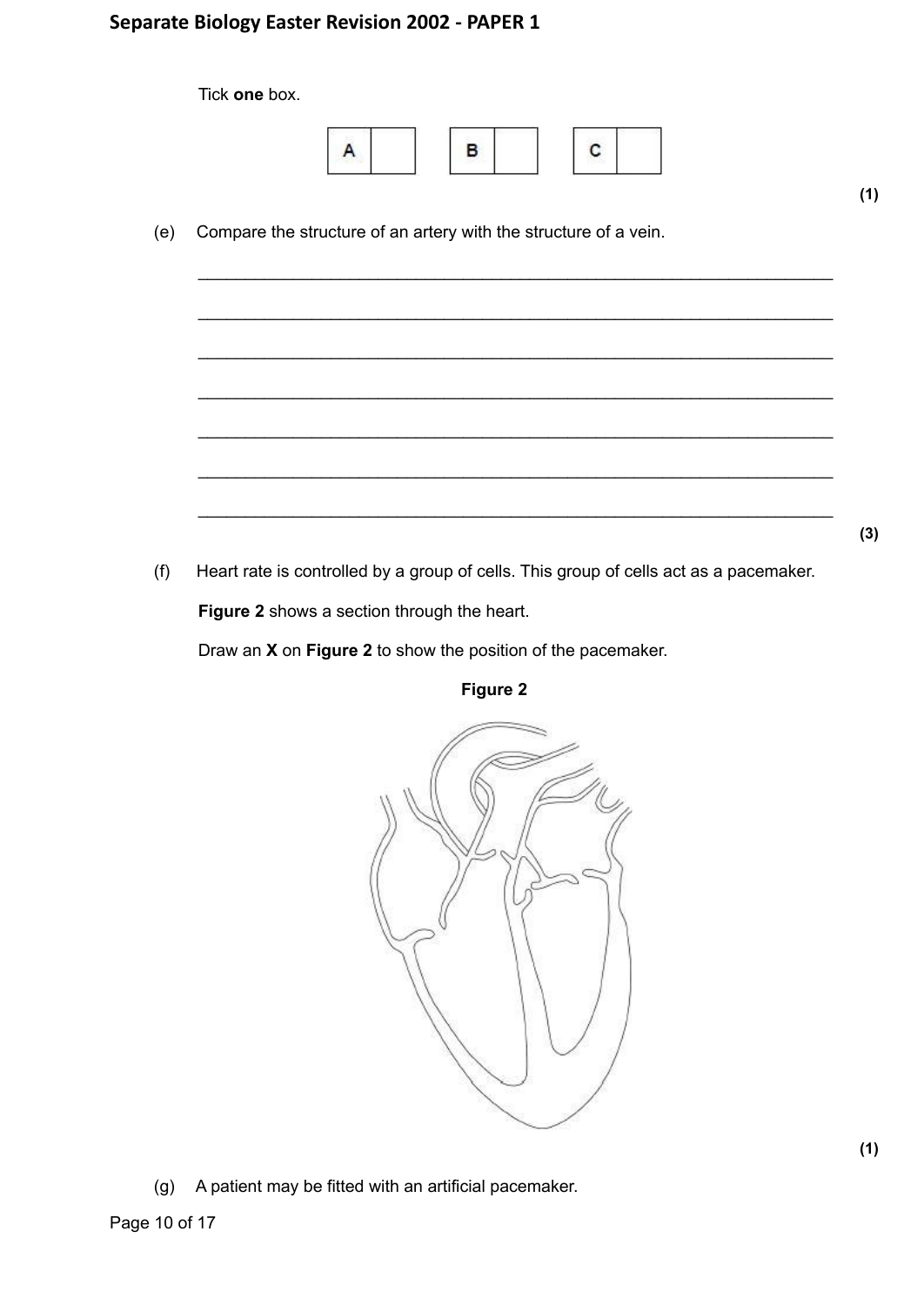What condition may be treated using an artificial pacemaker?

\_\_\_\_\_\_\_\_\_\_\_\_\_\_\_\_\_\_\_\_\_\_\_\_\_\_\_\_\_\_\_\_\_\_\_\_\_\_\_\_\_\_\_\_\_\_\_\_\_\_\_\_\_\_\_\_\_\_\_\_\_\_\_\_\_\_\_

\_\_\_\_\_\_\_\_\_\_\_\_\_\_\_\_\_\_\_\_\_\_\_\_\_\_\_\_\_\_\_\_\_\_\_\_\_\_\_\_\_\_\_\_\_\_\_\_\_\_\_\_\_\_\_\_\_\_\_\_\_\_\_\_\_\_\_

**(1) (Total 13 marks)**

### **Q5.**

A student carried out an investigation using chicken eggs.

This is the method used.

- 1. Place 5 eggs in acid for 24 hours to dissolve the egg shell.
- 2. Measure and record the mass of each egg.
- 3. Place each egg into a separate beaker containing 200  $\text{cm}^3$  of distilled water.
- 4. After 20 minutes, remove the eggs from the beakers and dry them gently with a paper towel.
- 5. Measure and record the mass of each egg.

**Table 1** shows the results.

#### **Table 1**

\_\_\_\_\_\_\_\_\_\_\_\_\_\_\_\_\_\_\_\_\_\_\_\_\_\_\_\_\_\_\_\_\_\_\_\_\_\_\_\_\_\_\_\_\_\_\_\_\_\_\_\_\_\_\_\_\_\_\_\_\_\_\_\_\_\_\_

\_\_\_\_\_\_\_\_\_\_\_\_\_\_\_\_\_\_\_\_\_\_\_\_\_\_\_\_\_\_\_\_\_\_\_\_\_\_\_\_\_\_\_\_\_\_\_\_\_\_\_\_\_\_\_\_\_\_\_\_\_\_\_\_\_\_\_

\_\_\_\_\_\_\_\_\_\_\_\_\_\_\_\_\_\_\_\_\_\_\_\_\_\_\_\_\_\_\_\_\_\_\_\_\_\_\_\_\_\_\_\_\_\_\_\_\_\_\_\_\_\_\_\_\_\_\_\_\_\_\_\_\_\_\_

| Egg            | Mass of egg<br>without shell in<br>grams | <b>Mass of egg after</b><br>20 minutes in<br>grams |
|----------------|------------------------------------------|----------------------------------------------------|
|                | 73.5                                     | 77.0                                               |
| $\overline{2}$ | 70.3                                     | 73.9                                               |
| 3              | 72.4                                     | 75.7                                               |
| 4              | 71.6                                     | 73.1                                               |
| 5              | 70.5                                     | 73.8                                               |

(a) Another student suggested that the result for egg **4** was anomalous.

Do you agree with the student?

Give a reason for your answer.

(b) Calculate the percentage change in mass of egg **3**.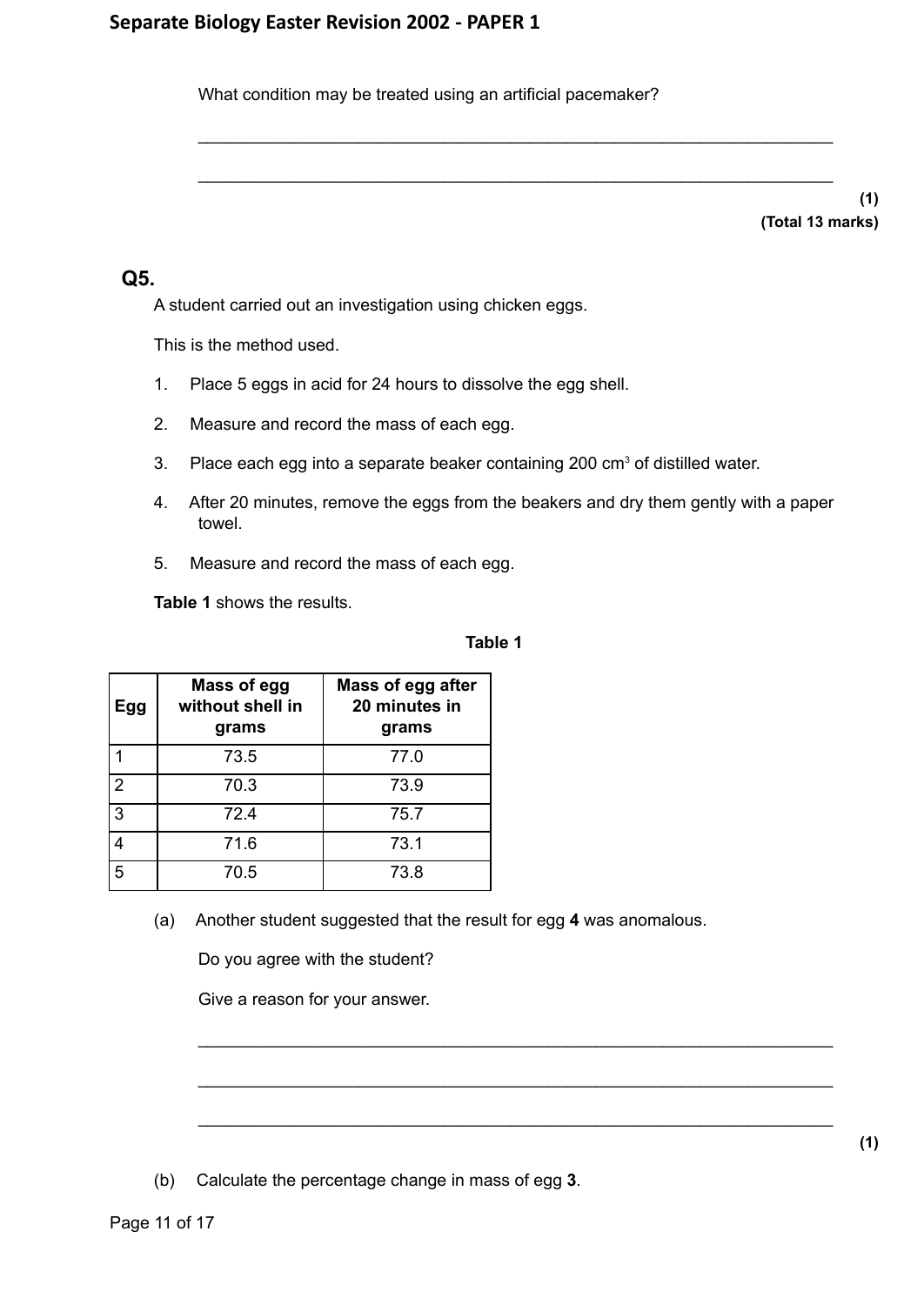| (c) | Explain why the masses of the eggs increased.                                                                             |  |
|-----|---------------------------------------------------------------------------------------------------------------------------|--|
|     |                                                                                                                           |  |
|     |                                                                                                                           |  |
|     |                                                                                                                           |  |
|     |                                                                                                                           |  |
|     |                                                                                                                           |  |
| (d) | Explain how the student could modify the investigation to determine the<br>concentration of the solution inside each egg. |  |
|     |                                                                                                                           |  |
|     |                                                                                                                           |  |
|     |                                                                                                                           |  |
|     |                                                                                                                           |  |
|     |                                                                                                                           |  |
|     |                                                                                                                           |  |

Chicken egg shells contain calcium. Calcium ions are moved from the shell into the cytoplasm of the egg.

Table 2 shows information about the concentration of calcium ions.

Table 2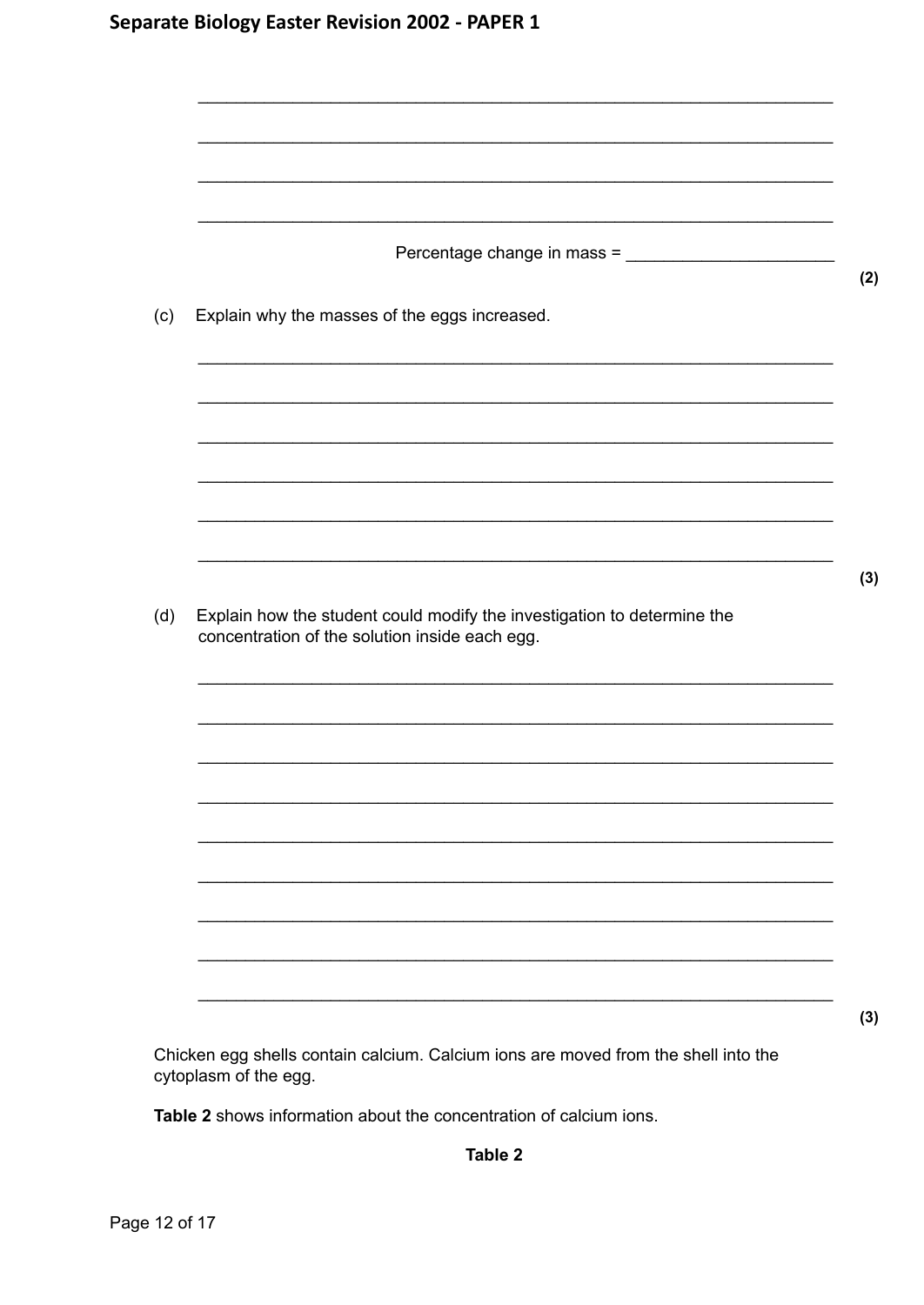| Location      | <b>Concentration of</b><br>calcium ions in<br>arbitrary units |
|---------------|---------------------------------------------------------------|
| Egg shell     |                                                               |
| Egg cytoplasm | 21                                                            |

(e) Explain how calcium ions are moved from the shell into the cytoplasm of the egg.

\_\_\_\_\_\_\_\_\_\_\_\_\_\_\_\_\_\_\_\_\_\_\_\_\_\_\_\_\_\_\_\_\_\_\_\_\_\_\_\_\_\_\_\_\_\_\_\_\_\_\_\_\_\_\_\_\_\_\_\_\_\_\_\_\_\_\_

\_\_\_\_\_\_\_\_\_\_\_\_\_\_\_\_\_\_\_\_\_\_\_\_\_\_\_\_\_\_\_\_\_\_\_\_\_\_\_\_\_\_\_\_\_\_\_\_\_\_\_\_\_\_\_\_\_\_\_\_\_\_\_\_\_\_\_

\_\_\_\_\_\_\_\_\_\_\_\_\_\_\_\_\_\_\_\_\_\_\_\_\_\_\_\_\_\_\_\_\_\_\_\_\_\_\_\_\_\_\_\_\_\_\_\_\_\_\_\_\_\_\_\_\_\_\_\_\_\_\_\_\_\_\_

\_\_\_\_\_\_\_\_\_\_\_\_\_\_\_\_\_\_\_\_\_\_\_\_\_\_\_\_\_\_\_\_\_\_\_\_\_\_\_\_\_\_\_\_\_\_\_\_\_\_\_\_\_\_\_\_\_\_\_\_\_\_\_\_\_\_\_

\_\_\_\_\_\_\_\_\_\_\_\_\_\_\_\_\_\_\_\_\_\_\_\_\_\_\_\_\_\_\_\_\_\_\_\_\_\_\_\_\_\_\_\_\_\_\_\_\_\_\_\_\_\_\_\_\_\_\_\_\_\_\_\_\_\_\_

\_\_\_\_\_\_\_\_\_\_\_\_\_\_\_\_\_\_\_\_\_\_\_\_\_\_\_\_\_\_\_\_\_\_\_\_\_\_\_\_\_\_\_\_\_\_\_\_\_\_\_\_\_\_\_\_\_\_\_\_\_\_\_\_\_\_\_

**(3) (Total 12 marks)**

### **Q6.**

Plants can be infected by fungi, viruses and insects.

Aphids are small insects that carry pathogens.

The diagram below shows an aphid feeding from a plant stem.



(a) An aphid feeds by inserting its sharp mouthpiece into the stem of a plant.

Give the reason why the mouthpiece of an aphid contains a high concentration of dissolved sugars after feeding.

\_\_\_\_\_\_\_\_\_\_\_\_\_\_\_\_\_\_\_\_\_\_\_\_\_\_\_\_\_\_\_\_\_\_\_\_\_\_\_\_\_\_\_\_\_\_\_\_\_\_\_\_\_\_\_\_\_\_\_\_\_\_\_\_\_\_\_

\_\_\_\_\_\_\_\_\_\_\_\_\_\_\_\_\_\_\_\_\_\_\_\_\_\_\_\_\_\_\_\_\_\_\_\_\_\_\_\_\_\_\_\_\_\_\_\_\_\_\_\_\_\_\_\_\_\_\_\_\_\_\_\_\_\_\_

(b) Plants infected with aphids may show symptoms of magnesium deficiency.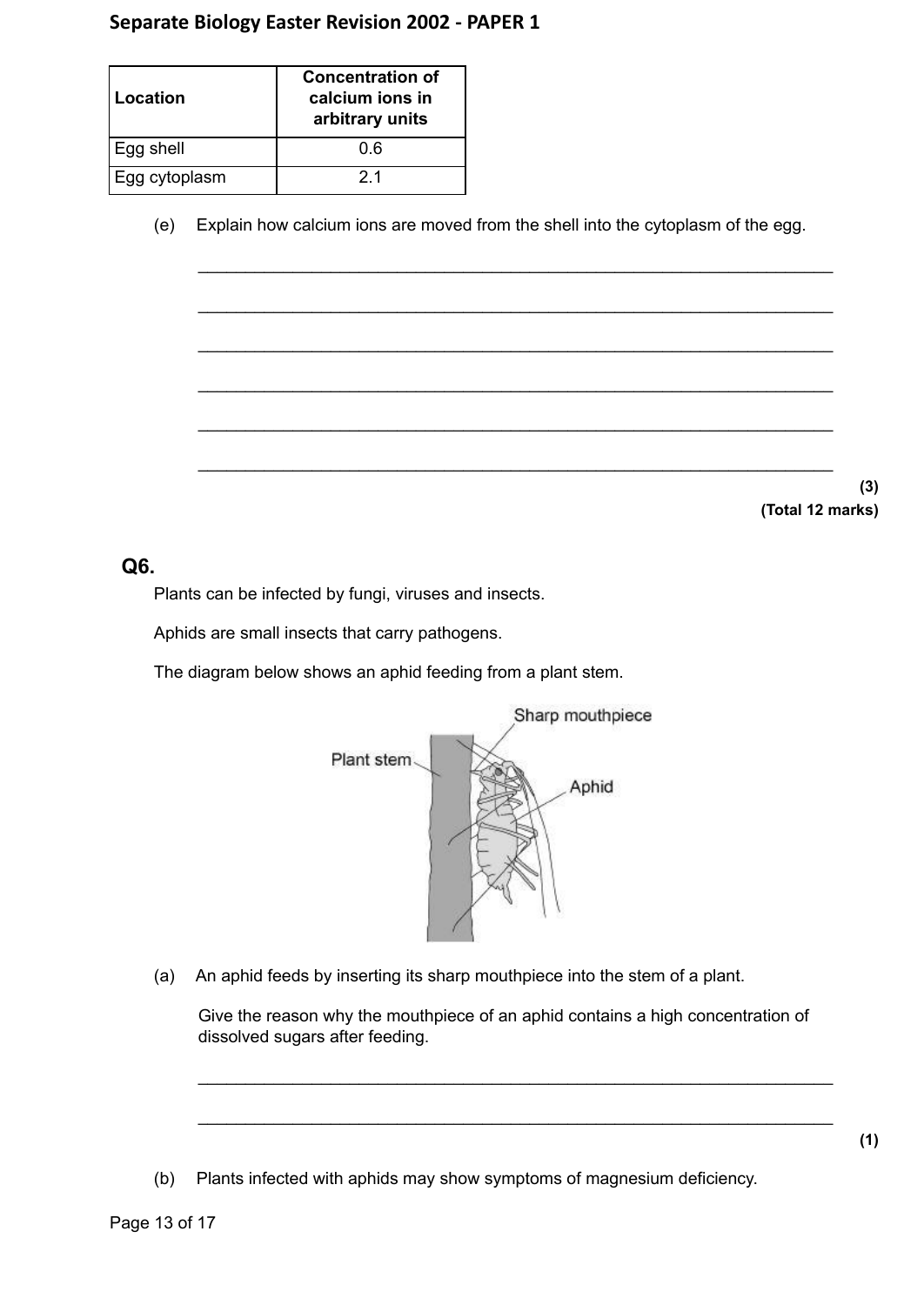Magnesium deficiency symptoms include:

- yellow leaves  $\bullet$
- stunted growth.  $\bullet$

Explain how a deficiency of magnesium could cause these symptoms.

| (c)       | A farmer thinks a potato crop is infected with potato virus Y (PVY).                  |
|-----------|---------------------------------------------------------------------------------------|
|           | The farmer obtains a monoclonal antibody test kit for PVY.                            |
| virus.    | To make the monoclonal antibodies a scientist first isolates the PVY protein from the |
| antibody. | Describe how the scientist would use the protein to produce the PVY monoclonal        |
|           |                                                                                       |
|           |                                                                                       |
|           |                                                                                       |
|           |                                                                                       |
|           |                                                                                       |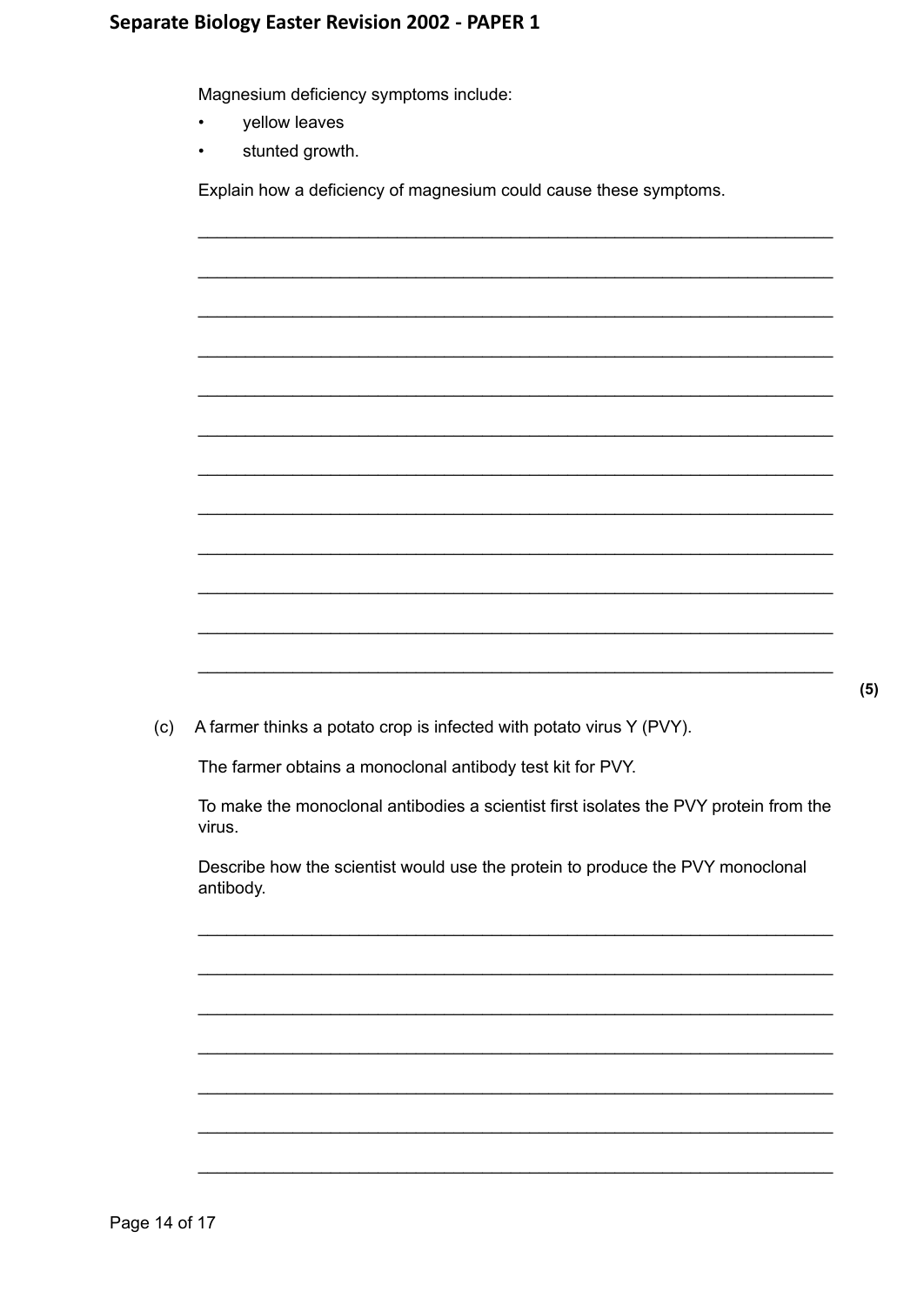## **Q7.**

**Table 1** shows information about some food components in cow's milk.

|                    | Value per<br>$500 \text{ cm}^3$ | <b>Recommended Daily</b><br>Allowance (RDA) for a<br>typical adult |
|--------------------|---------------------------------|--------------------------------------------------------------------|
| Energy in kJ       | 1046                            | 8700                                                               |
| Fat in g           | 8.4                             | 70.0                                                               |
| Salt in g          | 0.5                             | 6.0                                                                |
| Calcium in mg      | 605                             | 1000                                                               |
| Vitamin B-12 in µg | 4.5                             | 24                                                                 |

### **Table 1**

\_\_\_\_\_\_\_\_\_\_\_\_\_\_\_\_\_\_\_\_\_\_\_\_\_\_\_\_\_\_\_\_\_\_\_\_\_\_\_\_\_\_\_\_\_\_\_\_\_\_\_\_\_\_\_\_\_\_\_\_\_\_\_\_\_\_\_

\_\_\_\_\_\_\_\_\_\_\_\_\_\_\_\_\_\_\_\_\_\_\_\_\_\_\_\_\_\_\_\_\_\_\_\_\_\_\_\_\_\_\_\_\_\_\_\_\_\_\_\_\_\_\_\_\_\_\_\_\_\_\_\_\_\_\_

\_\_\_\_\_\_\_\_\_\_\_\_\_\_\_\_\_\_\_\_\_\_\_\_\_\_\_\_\_\_\_\_\_\_\_\_\_\_\_\_\_\_\_\_\_\_\_\_\_\_\_\_\_\_\_\_\_\_\_\_\_\_\_\_\_\_\_

(a) How much **more** milk would a typical adult have to drink to get their RDA for calcium compared with the amount of milk needed to get their RDA for vitamin B-12?

\_\_\_\_\_\_\_\_\_\_\_\_\_\_\_\_\_\_\_\_\_\_\_\_\_\_\_\_\_\_\_\_\_\_\_\_\_\_\_\_\_\_\_\_\_\_\_\_\_\_\_\_\_\_\_\_\_\_\_\_\_\_\_\_\_\_\_

\_\_\_\_\_\_\_\_\_\_\_\_\_\_\_\_\_\_\_\_\_\_\_\_\_\_\_\_\_\_\_\_\_\_\_\_\_\_\_\_\_\_\_\_\_\_\_\_\_\_\_\_\_\_\_\_\_\_\_\_\_\_\_\_\_\_\_

\_\_\_\_\_\_\_\_\_\_\_\_\_\_\_\_\_\_\_\_\_\_\_\_\_\_\_\_\_\_\_\_\_\_\_\_\_\_\_\_\_\_\_\_\_\_\_\_\_\_\_\_\_\_\_\_\_\_\_\_\_\_\_\_\_\_\_

\_\_\_\_\_\_\_\_\_\_\_\_\_\_\_\_\_\_\_\_\_\_\_\_\_\_\_\_\_\_\_\_\_\_\_\_\_\_\_\_\_\_\_\_\_\_\_\_\_\_\_\_\_\_\_\_\_\_\_\_\_\_\_\_\_\_\_

\_\_\_\_\_\_\_\_\_\_\_\_\_\_\_\_\_\_\_\_\_\_\_\_\_\_\_\_\_\_\_\_\_\_\_\_\_\_\_\_\_\_\_\_\_\_\_\_\_\_\_\_\_\_\_\_\_\_\_\_\_\_\_\_\_\_\_

\_\_\_\_\_\_\_\_\_\_\_\_\_\_\_\_\_\_\_\_\_\_\_\_\_\_\_\_\_\_\_\_\_\_\_\_\_\_\_\_\_\_\_\_\_\_\_\_\_\_\_\_\_\_\_\_\_\_\_\_\_\_\_\_\_\_\_

\_\_\_\_\_\_\_\_\_\_\_\_\_\_\_\_\_\_\_\_\_\_\_\_\_\_\_\_\_\_\_\_\_\_\_\_\_\_\_\_\_\_\_\_\_\_\_\_\_\_\_\_\_\_\_\_\_\_\_\_\_\_\_\_\_\_\_

\_\_\_\_\_\_\_\_\_\_\_\_\_\_\_\_\_\_\_\_\_\_\_\_\_\_\_\_\_\_\_\_\_\_\_\_\_\_\_\_\_\_\_\_\_\_\_\_\_\_\_\_\_\_\_\_\_\_\_\_\_\_\_\_\_\_\_

\_\_\_\_\_\_\_\_\_\_\_\_\_\_\_\_\_\_\_\_\_\_\_\_\_\_\_\_\_\_\_\_\_\_\_\_\_\_\_\_\_\_\_\_\_\_\_\_\_\_\_\_\_\_\_\_\_\_\_\_\_\_\_\_\_\_\_

\_\_\_\_\_\_\_\_\_\_\_\_\_\_\_\_\_\_\_\_\_\_\_\_\_\_\_\_\_\_\_\_\_\_\_\_\_\_\_\_\_\_\_\_\_\_\_\_\_\_\_\_\_\_\_\_\_\_\_\_\_\_\_\_\_\_\_

Volume of milk =  $\frac{1}{2}$  cm<sup>3</sup>

**(3)**

(b) Describe how a student could test cow's milk to show whether it contains protein and different types of carbohydrate.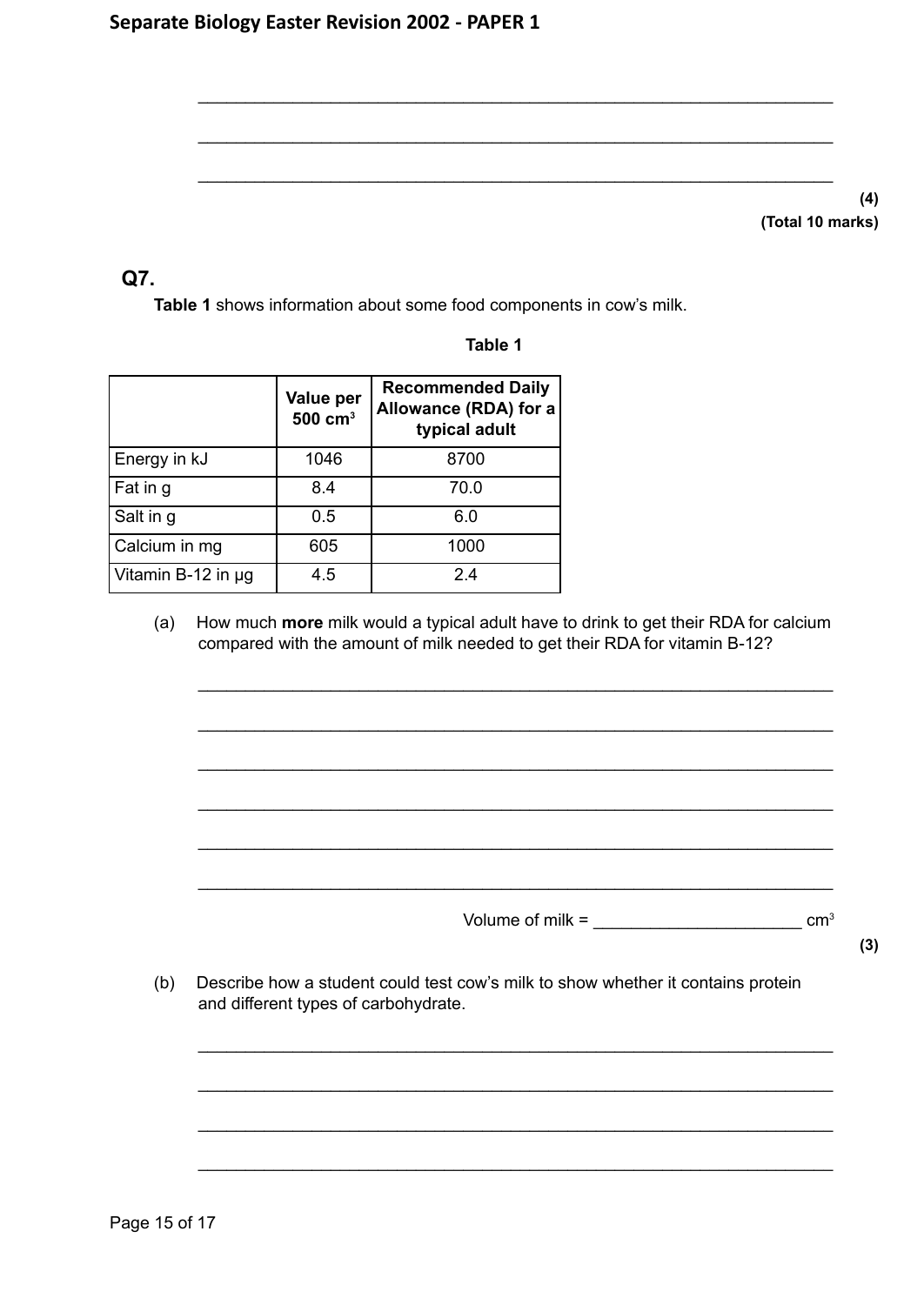

A scientist investigated the effect of bile on the breakdown of fat in a sample of milk.

The scientist used an indicator that is colourless in solutions with a pH lower than 10, and pink in solutions with a pH above 10.

This is the method used.

- 1. Add 1 drop of bile to a test tube and one drop of water to a second test tube.
- 2. Add the following to each test tube:
	- $\cdot$  5 cm<sup>3</sup> of milk
	- 7 cm<sup>3</sup> of sodium carbonate solution (to make the solution above pH 10)
	- 5 drops of the indicator
	- $\cdot$  1 cm<sup>3</sup> of lipase.
- 3. Time how long it takes for the indicator in the solutions to become colourless.

The results are shown in **Table 2**.

#### **Table 2**

|                       | Time taken for the indicator to<br>become colourless in seconds |
|-----------------------|-----------------------------------------------------------------|
| Solution with bile    | 65                                                              |
| Solution without bile | 143                                                             |